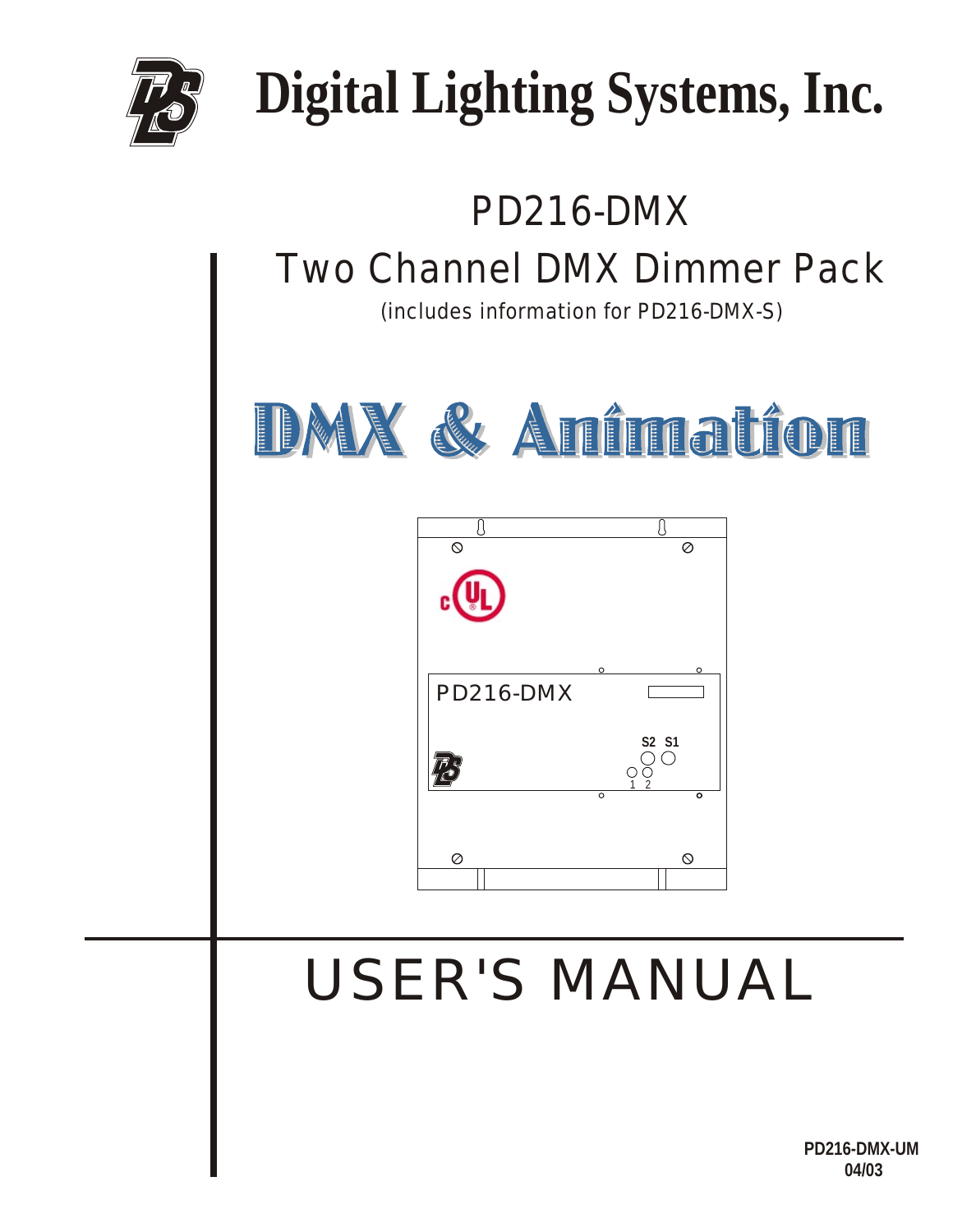Digital Lighting Systems PD216-DMX <sup>2-Channel Dimmer Pack</sup>

### **GENERAL DESCRIPTION**

The **PD216-DMX** is a 2-channel DMX-512 compatible dimmer pack. It contains two printed circuit boards, the load driver module (LDM) and the INT04 control module. The LDM is equivalent to two solid-state relays (SSR's) assembled on a single circuit board. Power is fed to the **PD216-DMX** from two 20 Amp. breakers on the same electrical phase. Each breaker feeds a relay and each relay is rated for a maximum output current of 16 amperes. The LDM is mounted at the bottom of the **PD216-DMX**'s enclosure which also serves as a heat sink. The relays are triggered by low-voltage signals generated by the INT04 module. These signals are optically-isolated by the LDM circuitry from all line voltage elements. A stepdown 10 VAC- transformer on the LDM board supplies power to the INT04.

DMX-512 control information is received by the INT04 over a shielded twisted-pair cable. Several PD216-DMX dimmer packs may be daisy-chained together using standard DMX cables with 5-pin XLR type connectors. Each **PD216-DMX** may be set to a unique address and will occupy the next two DMX control channels beginning with the address selected at the front panel. When two or more units are set to the same address, their respective outputs work in unison, increasing the amount of load that can be controlled by a single DMX channel. Each of the PD216- DMX outputs may be independently configured not to dim. In such case, a DMX input value greater than 3 switches its respective output to 100%, else the output remains at 0%.

Figure 1 shows a functional block diagram of the PD216-DMX. Figure 4 shows PD216-DMX dimmers in a typical installation.

### DIMMING/SWITCHING - (See Page 8 for more information)

A **PD216-DMX** may control a combination of dimmed and switched loads. Both of the **PD216-DMX's** outputs may be independently configured not to dim. This is achieved using a HARDWARE lock to ensure circuits do not dim. Both outputs controlled by the **INT04** may be configured not to dim by the installation of a small jumper on the back of the **INT04** circuit board. This may be done at the factory or in the field. This jumper may be removed to allow the future dimming of those outputs. Please see *Page 8* for location of this jumper.

Alternatively, the **PD216-DMX** may be ordered as a SWITCH-ONLY unit, the **PD216-DMX-S**. This unit has all the same features as the **PD216** except that there is no dimming, and there are no chokes installed inside the unit. All other information in this manual is the same for both the **PD216** and the **PD216-S.**

7588 NW 8th Street, Miami, Fl. 33126 • Tel: 305-264-8391 or 1-877-264-8391 • Fax: 305-261-6637 Copyright @ 2003 Digital Lighting Systems, All rights Reserved Specifications are subject to change without notice. *Printed* in U.S.A. **PD216-DMX-UM 04/03**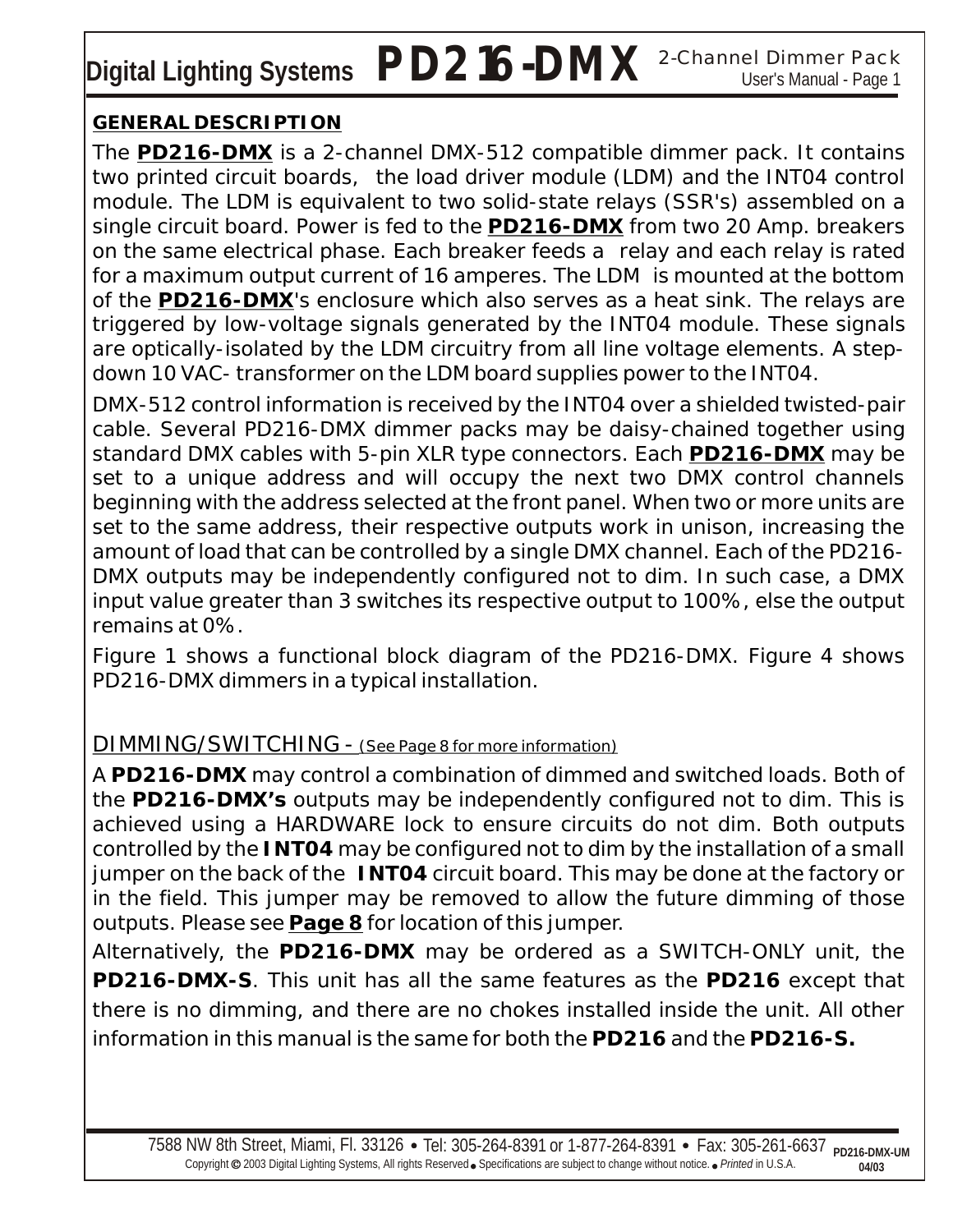## Digital Lighting Systems  $PD216-DMX$  2-Channel Dimmer Pack

### PD216-DMX Load Driver Module Information

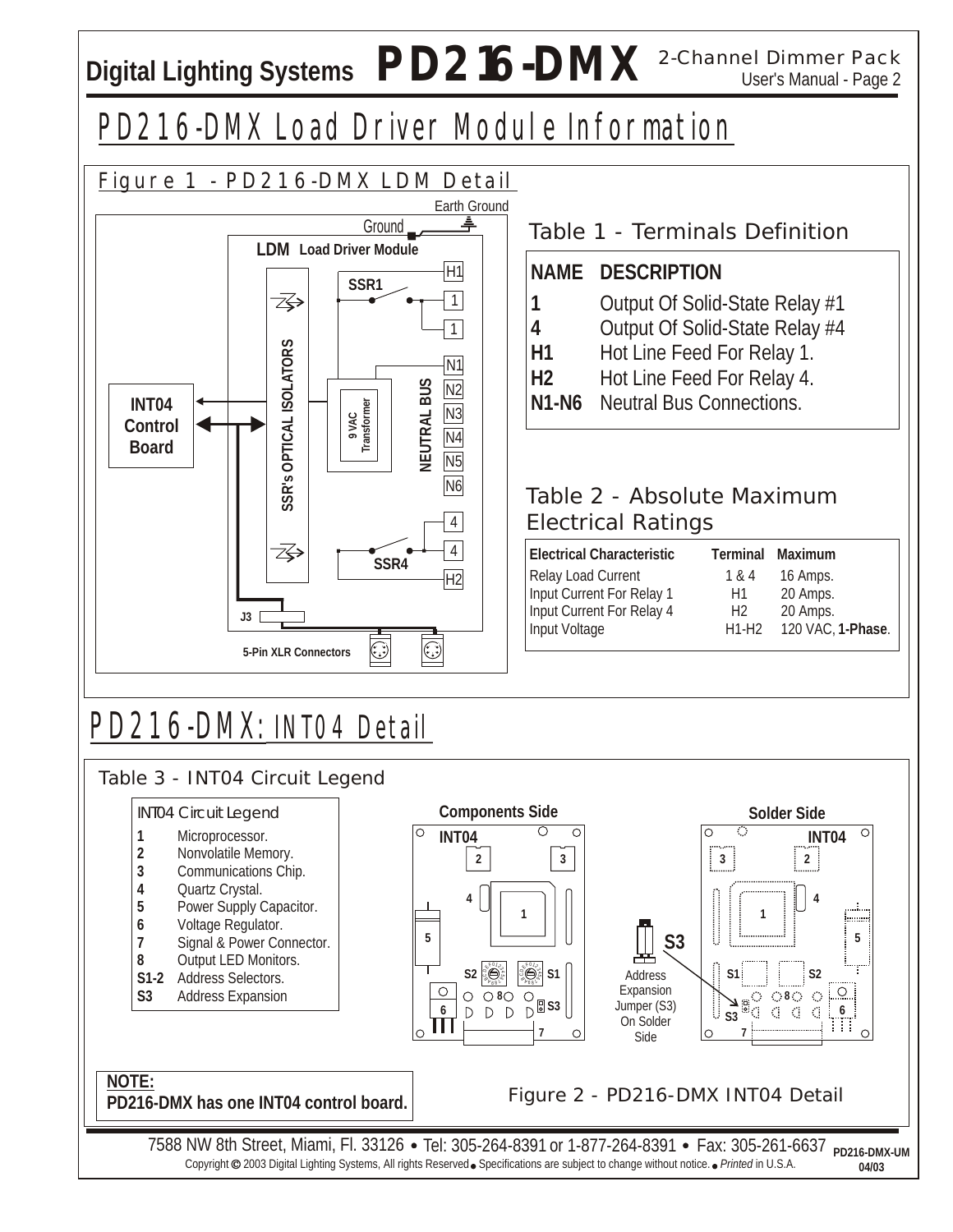## Digital Lighting Systems  $PD216-DMX$  <sup>2-Channel Dimmer Pack</sup>



### **Enclosure Installation**

Surface mount the dimmer pack in a well ventilated area where the ambient temperature does not exceed 90° F for full load operation. Allow 4" of side clearance for proper air circulation. Installation clearance shall meet local and/or NEC code requirements. Enclosures may be attached to the wall or other mounting surface by holes in the heat sink flanges. Refer to the drawings above for the proper dimensions. Conduit shall be pulled to the top of the dimmer packs. **NOTE** 

The PD216-DMX may create a buzzing noise and should not be located where this is objectionable.

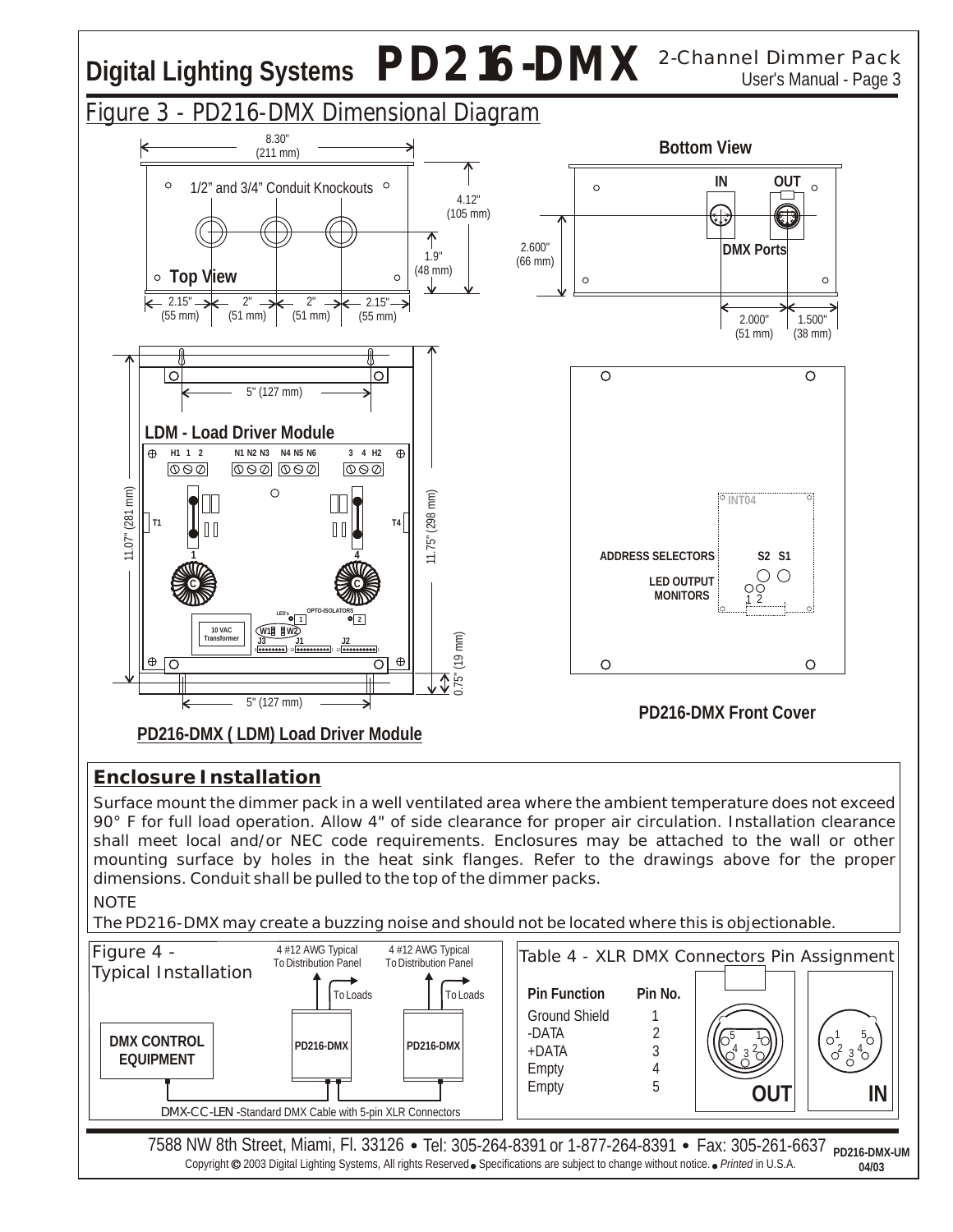## Digital Lighting Systems  $PD216-DMX$  2-Channel Dimmer Pack

### PD216-DMX-120 General Wiring Instructions

### Wiring Notes

0 **DO NOT EXCEED** 1920 W (16 Amps. ) per dimmer output @ 120VAC.

0 All wiring between the dimmers and controller (network bus) is low voltage (NEMA Class 2) and may be run with two, twisted pair, shielded #18 AWG wire.

- 0 **PD216-DMX** dimmer packs may be fed by one or two 20 A (maximum) branch circuits and may have up to two separately dimmed/switched loads.
- 0 **Both breakers must be on the same power phase.**
- 0 **CAUTION: DO NOT** attempt to parallel outputs to increase capacity.
- $\square$  Installations must conform to local and/or NEC code requirements.
- □ Each load must have its own Neutral wire for full load operation.
- □ All line voltage wires must have copper conductors of adequate Gauge with 90° C wire insulation.

0 POWER EACH LOAD DIRECTLY BEFORE CONNECTING IT TO THE **PD216-DMX** TO ENSURE PROPER WIRING.

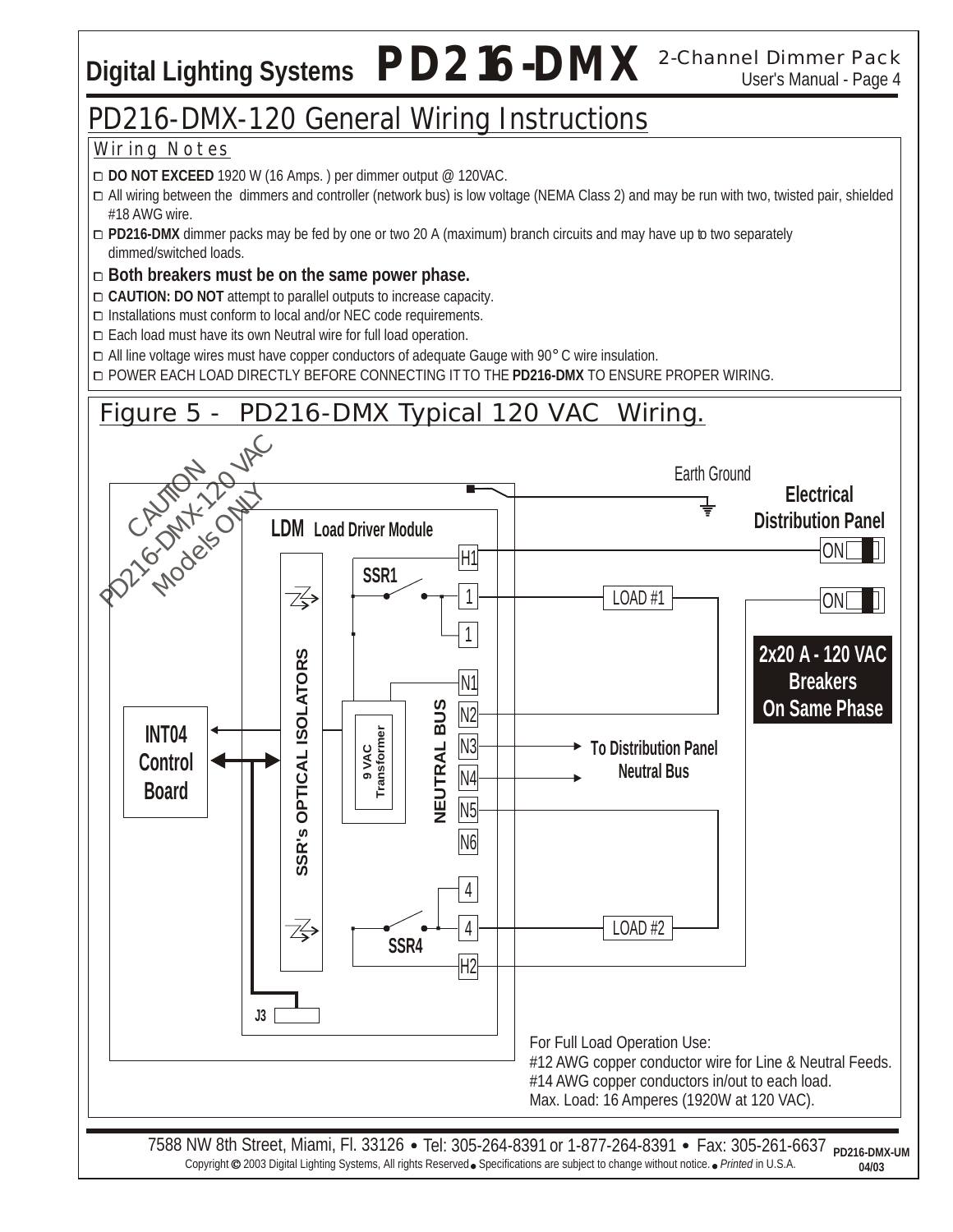## Digital Lighting Systems  $PD216-DMX$  2-Channel Dimmer Pack

### PD216-DMX-220 General Wiring Instructions

### Wiring Notes

0 **DO NOT EXCEED** 3840 W (16 Amps. ) per dimmer output @ 240VAC.

- 0 All wiring between the dimmers, and controller (network bus) is low voltage (NEMA Class 2) and may be run with two, twisted pair, shielded #18 AWG wire.
- 0 **PD216-DMX** dimmer packs may be fed by one or two 20 A (maximum) branch circuits and may have up to two separately dimmed.switched loads.
- 0 **Both breakers must be on the same power phase.**
- 0 **CAUTION: DO NOT** attempt to parallel outputs to increase capacity.
- □ Installations must conform to local and/or NEC code requirements.
- □ Each load must have its own Neutral wire for full load operation.
- $\Box$  All line voltage wires must have copper conductors of adequate Gauge with 90 $^{\circ}$  C wire insulation.

0 POWER EACH LOAD DIRECTLY BEFORE CONNECTING IT TO THE **PD216-DMX**, TO ENSURE PROPER WIRING.

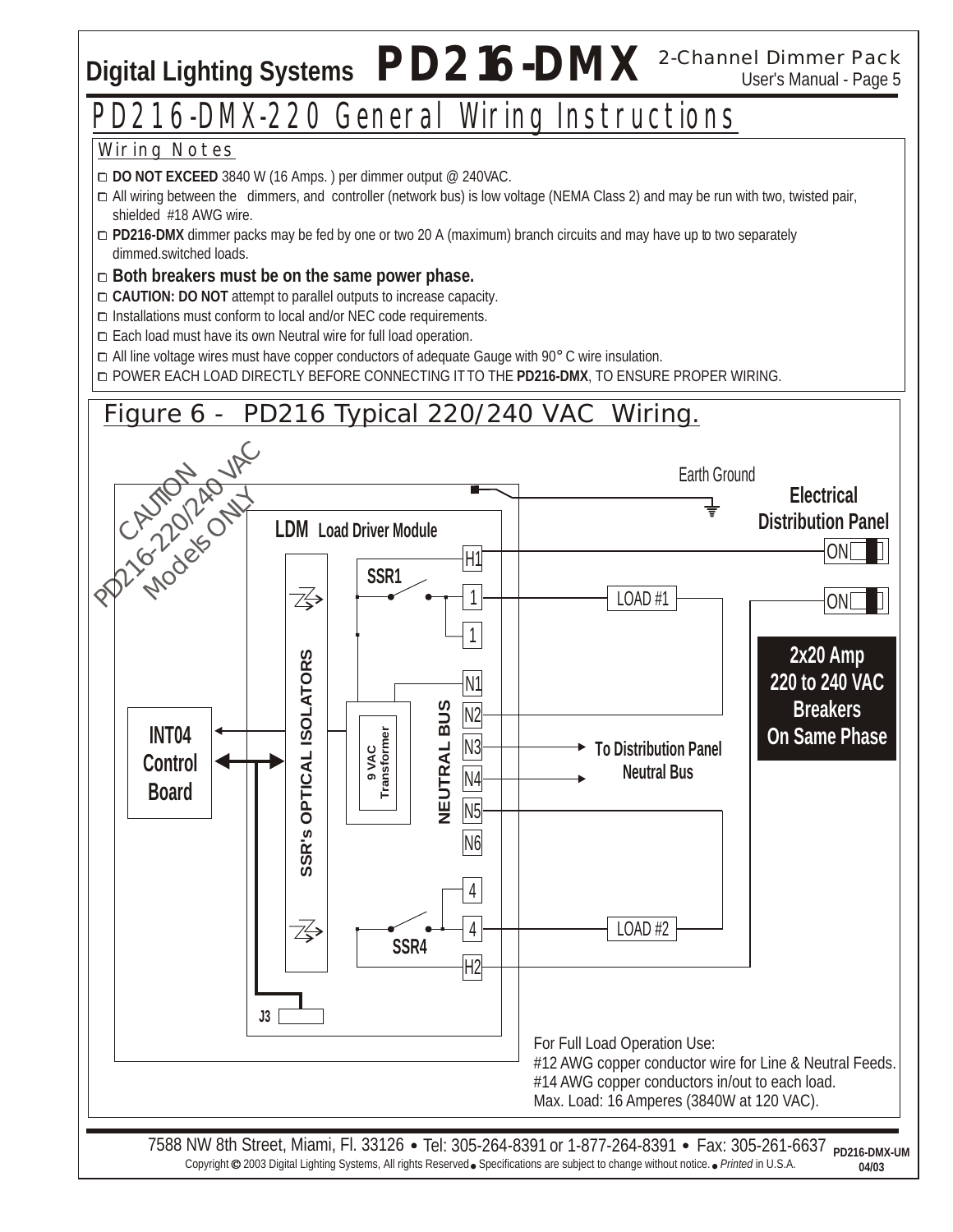

7588 NW 8th Street, Miami, Fl. 33126 • Tel: 305-264-8391 or 1-877-264-8391 • Fax: 305-261-6637 Copyright @ 2003 Digital Lighting Systems, All rights Reserved Specifications are subject to change without notice. *Printed* in U.S.A. **PD216-DMX-UM 04/03**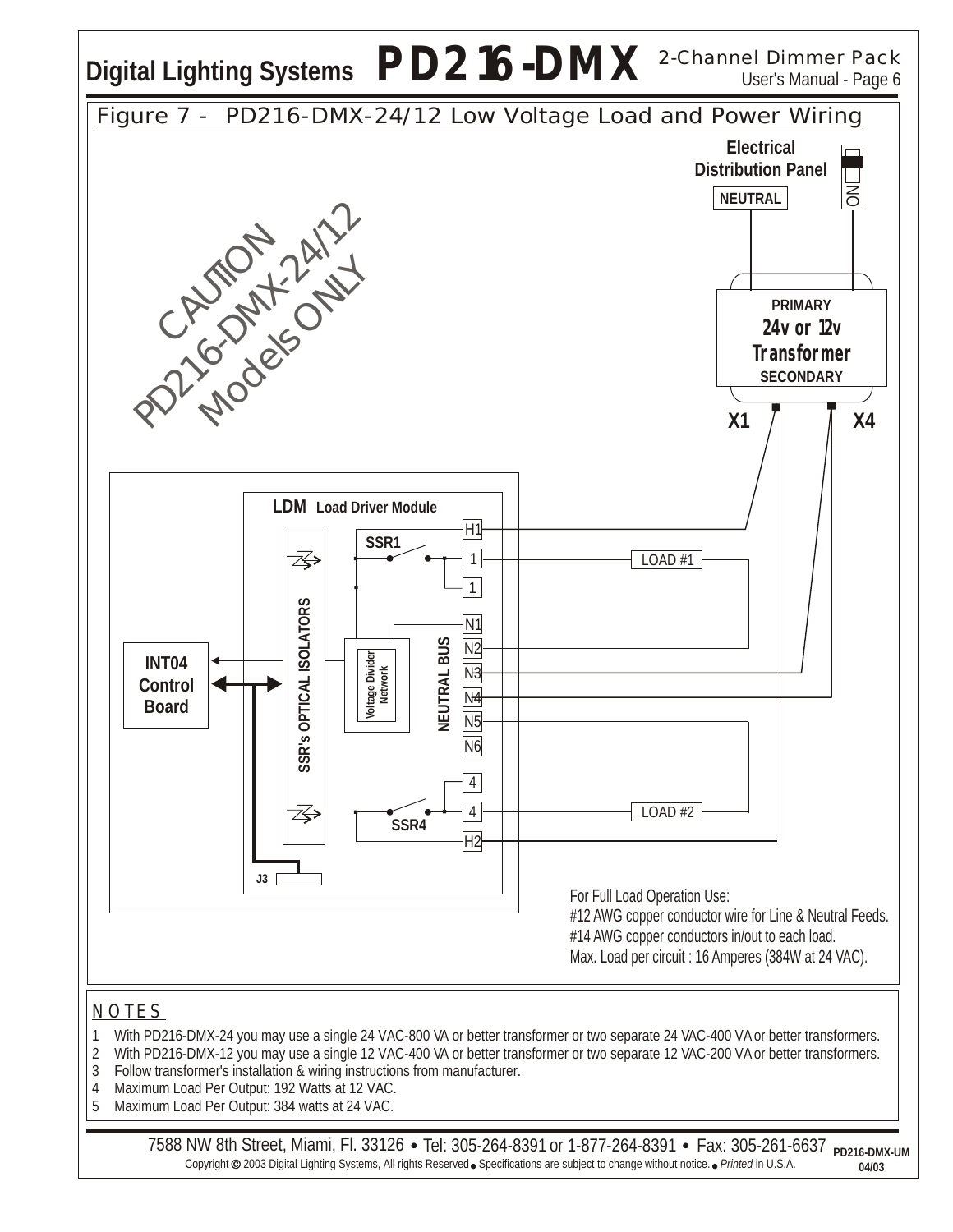## Digital Lighting Systems PD216-DMX<sup>2-Channel Dimmer Pack</sup>

#### **DMX Address Setting**

Up to 256 PD216-DMX dimmer packs may be installed per system and their DMX input daisy-chained using standard DMX-512 cables. Different addresses ranging from 1 to 511 may be selected for each dimmer, depending on which DMX channel(s) will be used to control it. Each dimmer pack uses 2 consecutive DMX bytes from the input stream beginning at the address selected using rotary selectors S1, S2 and address expansion jumper S3. (See Figure 3 on page 2 for selectors location).

The PD216-DMX is shipped from the factory with jumper S3 installed allowing a DMX address range between 1 and 256 to be selected by S1 & S2 (See Table 4). For higher addresses ( 257-509) jumper S3 must be removed (See Table 5).

#### **Non-Dim Output Setting**

Either or both of the PD216-DMX outputs may be configured for non-dim (switch only) operation. This prevents inadvertent dimming, or damage, of loads that cannot be dimmed, such as contactors, mechanical relays, motors, non-dim fluorescent, etc...

Since this procedure involves adding external wire jumpers to the INT04 board, it is preferable to have it performed by the factory, at time of order. However, a qualified electronic technician can perform the procedure in the field when necessary. Figure 8 shows the location for installing the non-dim (ND) jumpers.

The numbers shown next to the ND jumpers represent the corresponding output number of the PD216- DMX. Installing an ND jumper makes the corresponding output non-dim (switch only). A DMX value greater than 3 turns a non-dim output to full intensity. A DMX value of 3 or less turns it fully off.

**BEFORE ENERGIZING THE PD216-DMX MAKE SURE:**

- □ Loads are tested before connecting to dimmers.
- □ Breaker feed lines are on same electrical phase.
- □ PD216-DMX has been properly grounded.
- 0 All line voltage screw terminals are properly tightened to prevent hot spots.
- □ Low voltage data lines connections are properly insulated.
- $\Box$  Low voltage data lines polarity is observed throughout the system.
- 0 The PD216-DMX is set to the right address.



Copyright @ 2003 Digital Lighting Systems, All rights Reserved Specifications are subject to change without notice. *Printed* in U.S.A.

**<sup>04/03</sup>**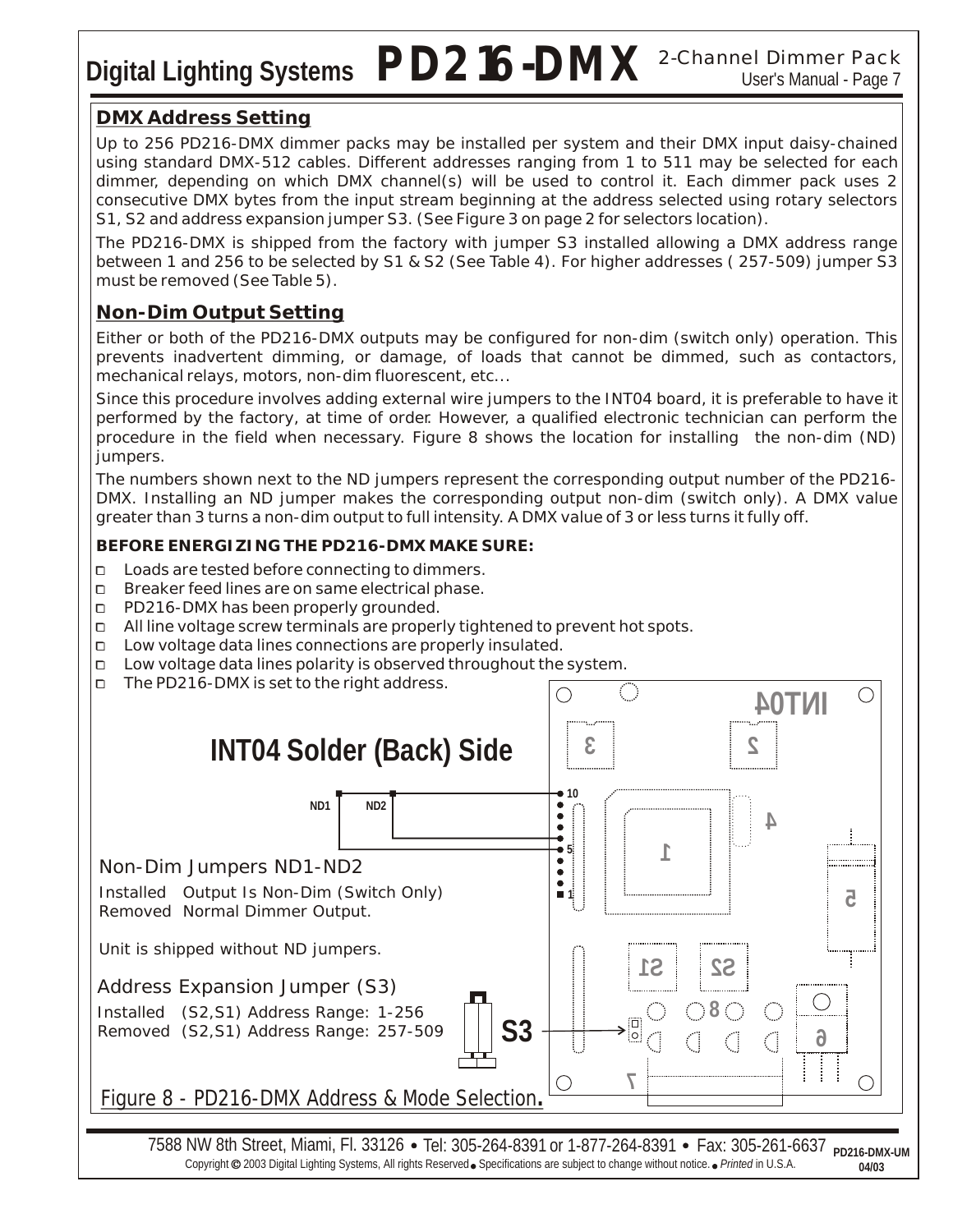## Digital Lighting Systems  $PD216-DMX$  <sup>2-Channel Dimmer Pack</sup>

### **PD216-DMX Address Selection Information Table 4 - Addresses 1-256**

| Cha.  | <b>Select</b> | Cha.  | <b>Select</b>                 | Cha.  | Select       | Cha.  | <b>Select</b>                 | Cha.  | Select       | Cha.  | <b>Select</b>                 | Cha.  | <b>Select</b>  | Cha.  | Select                        |
|-------|---------------|-------|-------------------------------|-------|--------------|-------|-------------------------------|-------|--------------|-------|-------------------------------|-------|----------------|-------|-------------------------------|
| Addr. | <b>S2 S1</b>  | Addr. | S <sub>2</sub> S <sub>1</sub> | Addr. | <b>S2 S1</b> | Addr. | S <sub>2</sub> S <sub>1</sub> | Addr. | <b>S2 S1</b> | Addr. | S <sub>2</sub> S <sub>1</sub> | Addr. | <b>S2 S1</b>   | Addr. | S <sub>2</sub> S <sub>1</sub> |
| 1     | 00            | 33    | 20                            | 65    | 40           | 97    | 60                            | 129   | 80           | 161   | A <sub>0</sub>                | 193   | CO             | 225   | E <sub>0</sub>                |
| 2     | 01            | 34    | 21                            | 66    | 41           | 98    | 61                            | 130   | 81           | 162   | A1                            | 194   | C <sub>1</sub> | 226   | E1                            |
| 3     | 02            | 35    | 22                            | 67    | 42           | 99    | 62                            | 131   | 82           | 163   | A2                            | 195   | C <sub>2</sub> | 227   | E <sub>2</sub>                |
| 4     | 03            | 36    | 23                            | 68    | 43           | 100   | 63                            | 132   | 83           | 164   | A <sub>3</sub>                | 196   | C <sub>3</sub> | 228   | E <sub>3</sub>                |
| 5     | 04            | 37    | 24                            | 69    | 44           | 101   | 64                            | 133   | 84           | 165   | A4                            | 197   | C <sub>4</sub> | 229   | E4                            |
| 6     | 05            | 38    | 25                            | 70    | 45           | 102   | 65                            | 134   | 85           | 166   | A <sub>5</sub>                | 198   | C <sub>5</sub> | 230   | E <sub>5</sub>                |
| 7     | 06            | 39    | 26                            | 71    | 46           | 103   | 66                            | 135   | 86           | 167   | A6                            | 199   | C <sub>6</sub> | 231   | E <sub>6</sub>                |
| 8     | 07            | 40    | 27                            | 72    | 47           | 104   | 67                            | 136   | 87           | 168   | A7                            | 200   | C7             | 232   | E7                            |
| 9     | 08            | 41    | 28                            | 73    | 48           | 105   | 68                            | 137   | 88           | 169   | A8                            | 201   | C <sub>8</sub> | 233   | E <sub>8</sub>                |
| 10    | 09            | 42    | 29                            | 74    | 49           | 106   | 69                            | 138   | 89           | 170   | A <sub>9</sub>                | 202   | C <sub>9</sub> | 234   | E <sub>9</sub>                |
| 11    | 0A            | 43    | 2A                            | 75    | 4A           | 107   | 6A                            | 139   | 8A           | 171   | AA                            | 203   | CA             | 235   | EA                            |
| 12    | 0B            | 44    | 2B                            | 76    | 4B           | 108   | 6B                            | 140   | 8B           | 172   | AB                            | 204   | <b>CB</b>      | 236   | EB                            |
| 13    | OC            | 45    | 2C                            | 77    | 4C           | 109   | 6C                            | 141   | 8C           | 173   | AC                            | 205   | CC             | 237   | EC                            |
| 14    | 0D            | 46    | 2D                            | 78    | 4D           | 110   | 6D                            | 142   | 8D           | 174   | AD                            | 206   | <b>CD</b>      | 238   | <b>ED</b>                     |
| 15    | 0E            | 47    | 2E                            | 79    | 4E           | 111   | 6E                            | 143   | 8E           | 175   | AE                            | 207   | <b>CE</b>      | 239   | EE                            |
| 16    | 0F            | 48    | 2F                            | 80    | 4F           | 112   | 6F                            | 144   | 8F           | 176   | AF                            | 208   | <b>CF</b>      | 240   | EF                            |
| 17    | 10            | 49    | 30                            | 81    | 50           | 113   | 70                            | 145   | 90           | 177   | B <sub>0</sub>                | 209   | D <sub>0</sub> | 241   | F <sub>0</sub>                |
| 18    | 11            | 50    | 31                            | 82    | 51           | 114   | 71                            | 146   | 91           | 178   | <b>B1</b>                     | 210   | D <sub>1</sub> | 242   | F <sub>1</sub>                |
| 19    | 12            | 51    | 32                            | 83    | 52           | 115   | 72                            | 147   | 92           | 179   | B <sub>2</sub>                | 211   | D <sub>2</sub> | 243   | F <sub>2</sub>                |
| 20    | 13            | 52    | 33                            | 84    | 53           | 116   | 73                            | 148   | 93           | 180   | B3                            | 212   | D <sub>3</sub> | 244   | F <sub>3</sub>                |
| 21    | 14            | 53    | 34                            | 85    | 54           | 117   | 74                            | 149   | 94           | 181   | B4                            | 213   | D <sub>4</sub> | 245   | F <sub>4</sub>                |
| 22    | 15            | 54    | 35                            | 86    | 55           | 118   | 75                            | 150   | 95           | 182   | B <sub>5</sub>                | 214   | D <sub>5</sub> | 246   | F <sub>5</sub>                |
| 23    | 16            | 55    | 36                            | 87    | 56           | 119   | 76                            | 151   | 96           | 183   | B <sub>6</sub>                | 215   | D <sub>6</sub> | 247   | F <sub>6</sub>                |
| 24    | 17            | 56    | 37                            | 88    | 57           | 120   | 77                            | 152   | 97           | 184   | B7                            | 216   | D7             | 248   | F7                            |
| 25    | 18            | 57    | 38                            | 89    | 58           | 121   | 78                            | 153   | 98           | 185   | B <sub>8</sub>                | 217   | D <sub>8</sub> | 249   | F <sub>8</sub>                |
| 26    | 19            | 58    | 39                            | 90    | 59           | 122   | 79                            | 154   | 99           | 186   | B <sub>9</sub>                | 218   | D <sub>9</sub> | 250   | F <sub>9</sub>                |
| 27    | 1A            | 59    | 3A                            | 91    | 5A           | 123   | 7A                            | 155   | <b>9A</b>    | 187   | BA                            | 219   | DA             | 251   | FA                            |
| 28    | 1B            | 60    | 3B                            | 92    | 5B           | 124   | 7B                            | 156   | 9B           | 188   | BB                            | 220   | DB             | 252   | FB                            |
| 29    | 1C            | 61    | 3C                            | 93    | 5C           | 125   | 7C                            | 157   | 9C           | 189   | BC                            | 221   | DC             | 253   | FC                            |
| 30    | 1D            | 62    | 3D                            | 94    | 5D           | 126   | 7D                            | 158   | 9D           | 190   | <b>BD</b>                     | 222   | <b>DD</b>      | 254   | FD.                           |
| 31    | 1E            | 63    | 3E                            | 95    | 5E           | 127   | 7E                            | 159   | 9E           | 191   | <b>BE</b>                     | 223   | DE             | 255   | <b>FE</b>                     |
| 32    | 1F            | 64    | 3F                            | 96    | 5F           | 128   | 7F                            | 160   | 9F           | 192   | BF                            | 224   | DF             | 256   | FF.                           |

Table 5 - PD216-DMX Decimal to Hexadecimal Address Chart. Address Selection Chart Using S2-S1 with JUMPER 3 INSTALLED

7588 NW 8th Street, Miami, Fl. 33126 • Tel: 305-264-8391 or 1-877-264-8391 • Fax: 305-261-6637 <sub>PD216-DMX-UM</sub> Copyright @ 2003 Digital Lighting Systems, All rights Reserved Specifications are subject to change without notice. *Printed* in U.S.A. **04/03**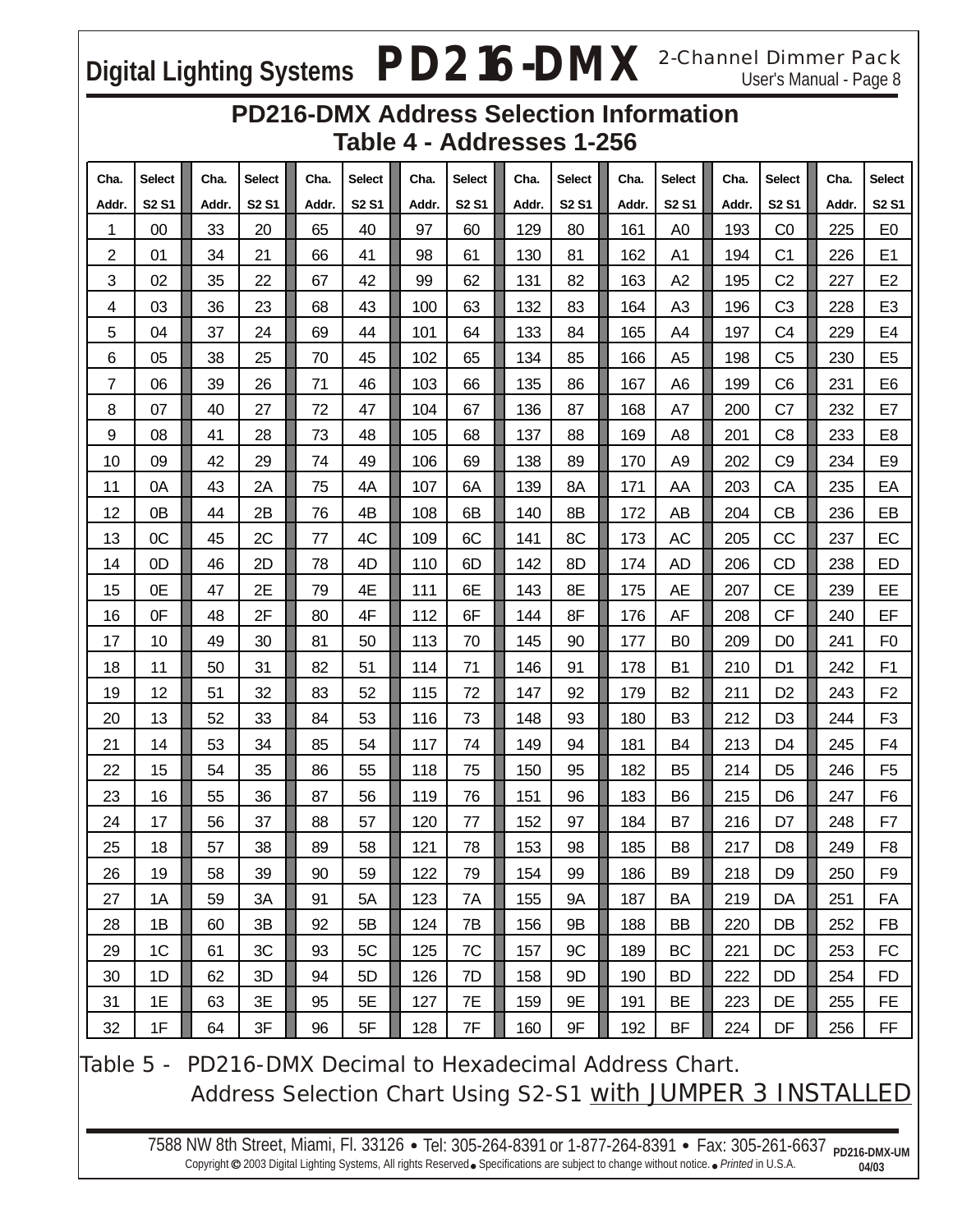## Digital Lighting Systems  $PD216-DMX$ <sup>2-Channel Dimmer Pack</sup>

### **PD216-DMX Address Selection Information Table 5 - Addresses 257-509**

| Cha.  | Select                        | Cha.  | <b>Select</b> | Cha.  | Select       | Cha.  | Select       | Cha.  | <b>Select</b> | Cha.  | <b>Select</b>  | Cha.  | <b>Select</b>  | Cha.  | Select                        |
|-------|-------------------------------|-------|---------------|-------|--------------|-------|--------------|-------|---------------|-------|----------------|-------|----------------|-------|-------------------------------|
| Addr. | S <sub>2</sub> S <sub>1</sub> | Addr. | <b>S2 S1</b>  | Addr. | <b>S2 S1</b> | Addr. | <b>S2 S1</b> | Addr. | <b>S2 S1</b>  | Addr. | <b>S2 S1</b>   | Addr. | <b>S2 S1</b>   | Addr. | S <sub>2</sub> S <sub>1</sub> |
| 257   | 00                            | 289   | 20            | 321   | 40           | 353   | 60           | 385   | 80            | 417   | A <sub>0</sub> | 449   | CO             | 481   | E <sub>0</sub>                |
| 258   | 01                            | 290   | 21            | 322   | 41           | 354   | 61           | 386   | 81            | 418   | A1             | 450   | C <sub>1</sub> | 482   | E1                            |
| 259   | 02                            | 291   | 22            | 323   | 42           | 355   | 62           | 387   | 82            | 419   | A2             | 451   | C <sub>2</sub> | 483   | E <sub>2</sub>                |
| 260   | 03                            | 292   | 23            | 324   | 43           | 356   | 63           | 388   | 83            | 420   | A3             | 452   | C <sub>3</sub> | 484   | E <sub>3</sub>                |
| 261   | 04                            | 293   | 24            | 325   | 44           | 357   | 64           | 389   | 84            | 421   | A4             | 453   | C <sub>4</sub> | 485   | E4                            |
| 262   | 05                            | 294   | 25            | 326   | 45           | 358   | 65           | 390   | 85            | 422   | A <sub>5</sub> | 454   | C <sub>5</sub> | 486   | E <sub>5</sub>                |
| 263   | 06                            | 295   | 26            | 327   | 46           | 359   | 66           | 391   | 86            | 423   | A6             | 455   | C <sub>6</sub> | 487   | E <sub>6</sub>                |
| 264   | 07                            | 296   | 27            | 328   | 47           | 360   | 67           | 392   | 87            | 424   | A7             | 456   | C7             | 488   | E7                            |
| 265   | 08                            | 297   | 28            | 329   | 48           | 361   | 68           | 393   | 88            | 425   | A8             | 457   | C <sub>8</sub> | 489   | E8                            |
| 266   | 09                            | 298   | 29            | 330   | 49           | 362   | 69           | 394   | 89            | 426   | A <sub>9</sub> | 458   | C <sub>9</sub> | 490   | E9                            |
| 267   | 0A                            | 299   | 2Α            | 331   | 4A           | 363   | 6A           | 395   | 8A            | 427   | AA             | 459   | CA             | 491   | EA                            |
| 268   | 0 <sub>B</sub>                | 300   | 2B            | 332   | 4B           | 364   | 6B           | 396   | 8B            | 428   | AB             | 460   | <b>CB</b>      | 492   | EB                            |
| 269   | OC                            | 301   | 2C            | 333   | 4C           | 365   | 6C           | 397   | 8C            | 429   | AC             | 461   | CC             | 493   | EC                            |
| 270   | 0D                            | 302   | 2D            | 334   | 4D           | 366   | 6D           | 398   | 8D            | 430   | <b>AD</b>      | 462   | CD             | 494   | ED                            |
| 271   | 0E                            | 303   | 2E            | 335   | 4E           | 367   | 6E           | 399   | 8E            | 431   | AE             | 463   | <b>CE</b>      | 495   | EE                            |
| 272   | 0F                            | 304   | 2F            | 336   | 4F           | 368   | 6F           | 400   | 8F            | 432   | AF             | 464   | CF             | 496   | EF                            |
| 273   | 10                            | 305   | 30            | 337   | 50           | 369   | 70           | 401   | 90            | 433   | B <sub>0</sub> | 465   | D <sub>0</sub> | 497   | F <sub>0</sub>                |
| 274   | 11                            | 306   | 31            | 338   | 51           | 370   | 71           | 402   | 91            | 434   | <b>B1</b>      | 466   | D <sub>1</sub> | 498   | F <sub>1</sub>                |
| 275   | 12                            | 307   | 32            | 339   | 52           | 371   | 72           | 403   | 92            | 435   | B <sub>2</sub> | 467   | D <sub>2</sub> | 499   | F <sub>2</sub>                |
| 276   | 13                            | 308   | 33            | 340   | 53           | 372   | 73           | 404   | 93            | 436   | B <sub>3</sub> | 468   | D <sub>3</sub> | 500   | F <sub>3</sub>                |
| 277   | 14                            | 309   | 34            | 341   | 54           | 373   | 74           | 405   | 94            | 437   | B <sub>4</sub> | 469   | D <sub>4</sub> | 501   | F4                            |
| 278   | 15                            | 310   | 35            | 342   | 55           | 374   | 75           | 406   | 95            | 438   | B <sub>5</sub> | 470   | D <sub>5</sub> | 502   | F <sub>5</sub>                |
| 279   | 16                            | 311   | 36            | 343   | 56           | 375   | 76           | 407   | 96            | 439   | B <sub>6</sub> | 471   | D <sub>6</sub> | 503   | F <sub>6</sub>                |
| 280   | 17                            | 312   | 37            | 344   | 57           | 376   | 77           | 408   | 97            | 440   | B7             | 472   | D7             | 504   | F7                            |
| 281   | 18                            | 313   | 38            | 345   | 58           | 377   | 78           | 409   | 98            | 441   | B <sub>8</sub> | 473   | D <sub>8</sub> | 505   | F <sub>8</sub>                |
| 282   | 19                            | 314   | 39            | 346   | 59           | 378   | 79           | 410   | 99            | 442   | B <sub>9</sub> | 474   | D <sub>9</sub> | 506   | F <sub>9</sub>                |
| 283   | 1A                            | 315   | 3A            | 347   | 5A           | 379   | 7A           | 411   | <b>9A</b>     | 443   | BA             | 475   | DA             | 507   | FA                            |
| 284   | 1B                            | 316   | 3B            | 348   | 5B           | 380   | 7B           | 412   | 9B            | 444   | BB             | 476   | DB             | 508   | FB                            |
| 285   | 1 <sup>C</sup>                | 317   | 3C            | 349   | 5C           | 381   | 7C           | 413   | 9C            | 445   | <b>BC</b>      | 477   | DC             | 509   | <b>FC</b>                     |
| 286   | 1D                            | 318   | 3D            | 350   | 5D           | 382   | 7D           | 414   | 9D            | 446   | <b>BD</b>      | 478   | <b>DD</b>      | 510   | N/A                           |
| 287   | 1E                            | 319   | 3E            | 351   | 5E           | 383   | 7E           | 415   | 9E            | 447   | BE             | 479   | DE             | 511   | N/A                           |
| 288   | 1F                            | 320   | 3F            | 352   | 5F           | 384   | 7F           | 416   | 9F            | 448   | BF             | 480   | DF             | 512   | N/A                           |

Table 6 - PD216-DMX Decimal to Hexadecimal Address Chart. Address Selection Chart Using S2-S1 with JUMPER 3 REMOVED

7588 NW 8th Street, Miami, Fl. 33126 • Tel: 305-264-8391 or 1-877-264-8391 • Fax: 305-261-6637 <sub>PD216-DMX-UM</sub> Copyright @ 2003 Digital Lighting Systems, All rights Reserved Specifications are subject to change without notice. *Printed* in U.S.A. **04/03**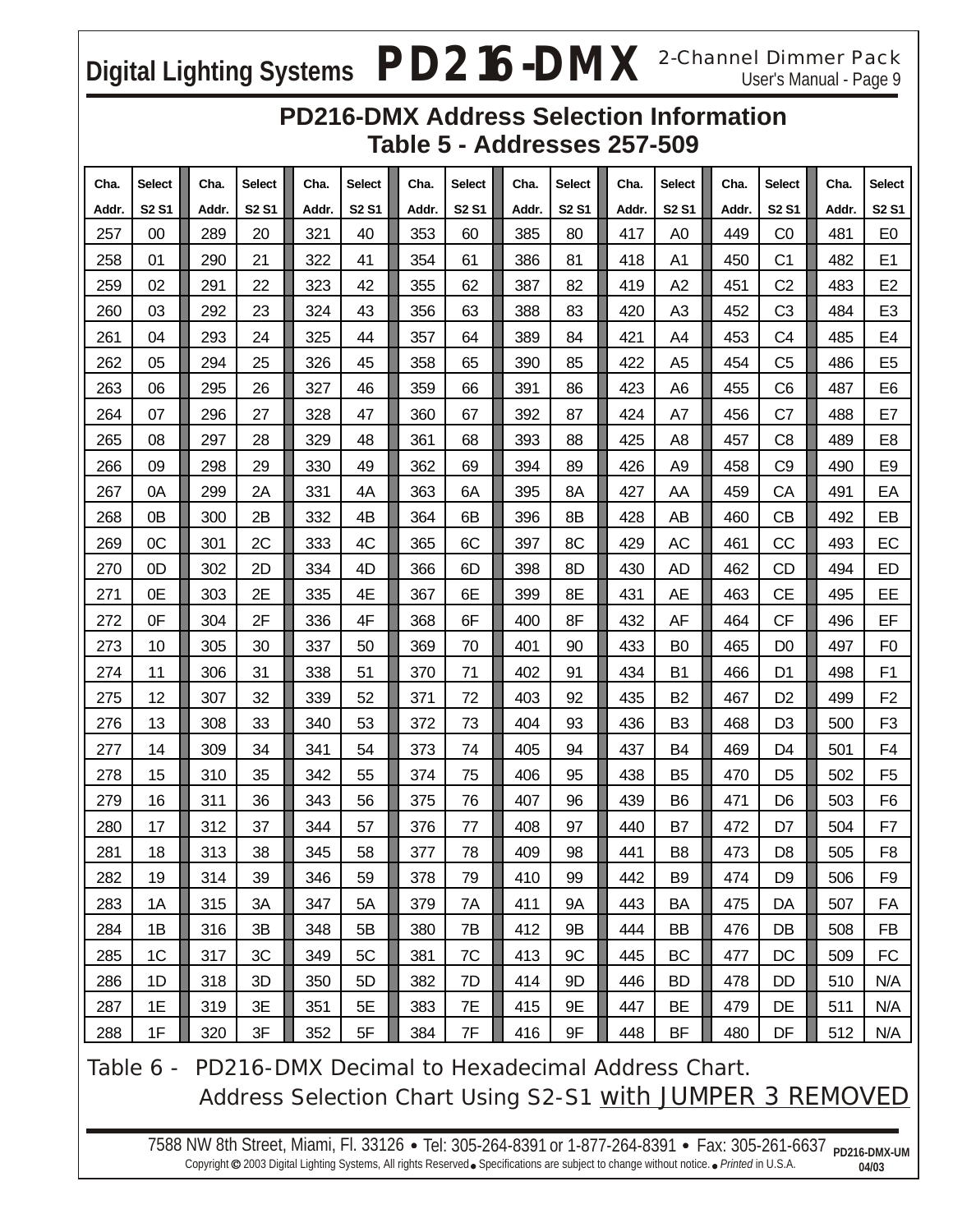#### **LIMITED WARRANTY**

**Digital Lighting Systems**, warrants to the purchaser that its products have been carefully manufactured and inspected and are warranted to be free from defects of workmanship and materials when used as intended. Any abuse or misuse contrary to normal operation shall void this warranty.

Digital Lighting Systems' obligation under this warranty shall be limited to replacement or repair of any units as shall within two years of date of invoice from **Digital Lighting Systems**, prove defective; and **Digital Lighting Systems** shall not be liable for any other damages, whether direct or consequential. **The implied warranties of merchantability and fitness for a particular purpose are limited to the duration of the expressed warranty**. Some states do not allow the exclusion of the limitation of incidental or consequential damages, so the above limitation or exclusion may not apply to you. This warranty gives you specific legal rights, you may also have other legal rights which vary from state to state.

Defective merchandise may be returned to **Digital Lighting Systems**, prepaid, after prior notification has been given and approval obtained for the return. To obtain prior approval for the return of the defective items, contact your local Digital Lighting Systems distributor, representative, or:

**Digital Lighting Systems, Inc.**

Attn: Customer Service Department 7588 NW 8th Street Miami, FL 33126 (305) 264-8391

Upon request, replacement unit(s) will be shipped as soon as available. Unless immediate shipment of replacement merchandise is requested, **Digital Lighting Systems** will not ship replacement merchandise until defective merchandise is received, inspected, and determined to be defective.

**No labor charges in connection with warranty problems will be reimbursed by Digital Lighting Systems without prior written approval from the factory.**

**Digital Lighting Systems** distributors and representatives have no authority to change this warranty without written permission.

**Digital Lighting Systems** reserves the right to determine the best method of correcting warranty problems.